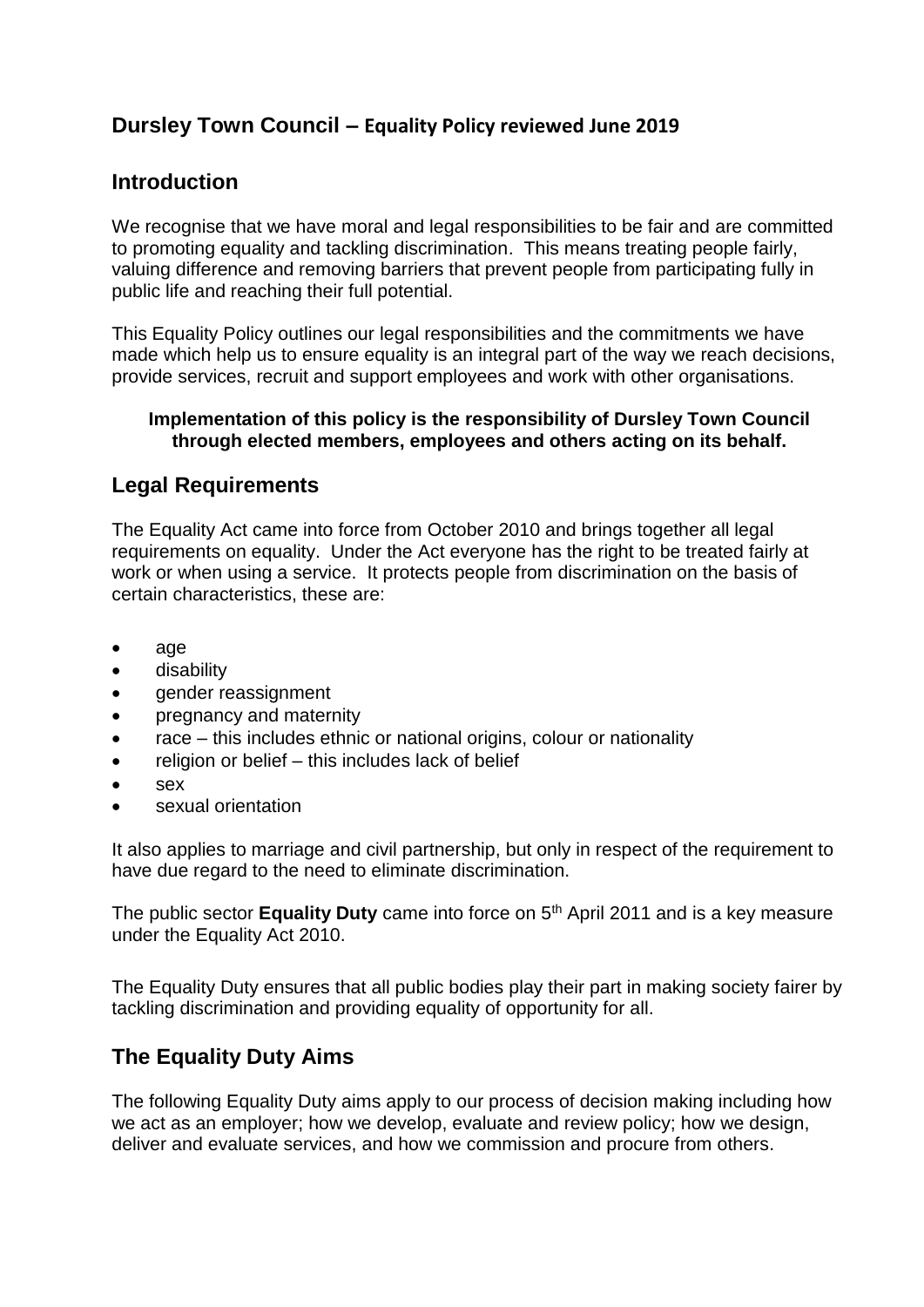- 1. **eliminate unlawful discrimination**, harassment, victimisation and any other conduct prohibited by the Act
- 2. **advance equality of opportunity** between people who share a protected characteristic and people who do not share it. This involves considering the need to:
	- remove or minimise disadvantages suffered by people due to their protected characteristics;
	- meet the needs of people with protected characteristics; and
	- encourage people with protected characteristics to participate in public life or in other activities where their participation is low.
- 3. **foster good relations** between people who share a protected characteristic and people who do not share it. This involves tackling prejudice and promoting understanding between people who share a protected characteristic and others.

## **Our Commitment**

We are committed to ensuring equality, fairness, inclusion and good relations are at the heart of everything we do - be it employment, policy-making or service delivery.

# **Recruitment, Selection and Employment**

- We will ensure that our recruitment, selection and employment policies are fair and equitable. We will continue to evaluate our procedures to identify and remove barriers, eliminating discrimination.
- We will actively identify the individual needs of employees and make reasonable adjustments to the working environment where necessary.
- We will ensure that all employees have equal access to training and development opportunities in line with their needs and abilities.
- We will provide employees with opportunities to influence the development of our policies and practices.
- We will give serious consideration to requests for flexible working arrangements.
- We will provide training and guidance to employees so that they are aware of the Council's Equality Policy and their legal responsibilities and rights.
- We will treat employees fairly with dignity and respect, maintaining a working environment that is inclusive, free of discrimination, harassment and bullying.
- We will encourage employees to report discrimination, unacceptable language and behaviour to the Town Clerk.

## **Elected Members**

• We will provide training and guidance to Elected Members so that they are aware of the Council's Equality Policy and their legal responsibilities and rights when exercising Council duties and functions.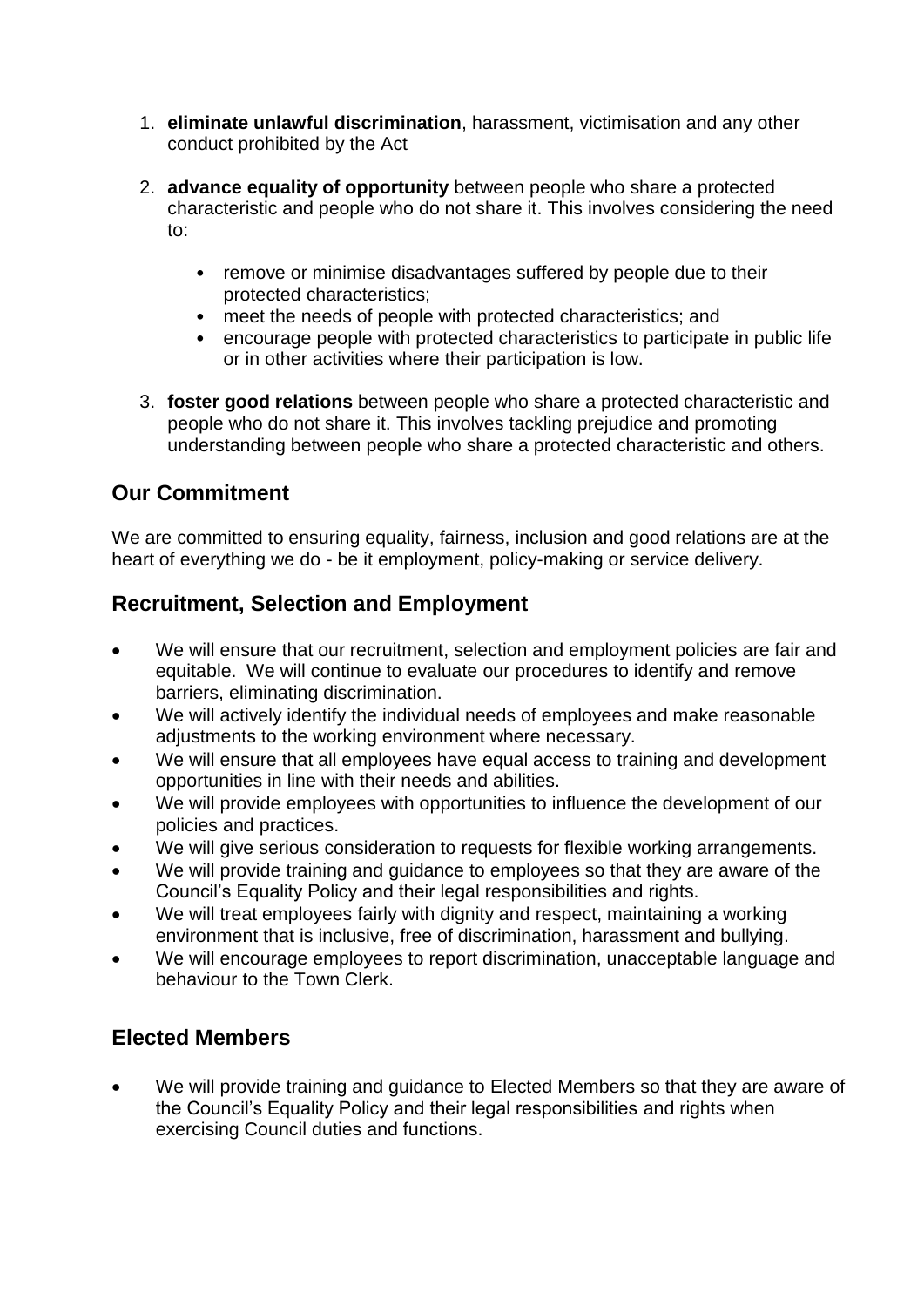- We will maintain a working/meeting environment that is inclusive, free of discrimination, harassment and bullying, where individuals are treated with dignity and respect.
- We will encourage elected members to highlight discrimination and challenge unacceptable language and behaviour.
- We will make reasonable adjustments where necessary, so that any obstacles a person faces as an elected member relating to a protected characteristic, are removed, reduced or prevented.
- We will publicise Council vacancies widely within the community.

# **Council Decision Making and Services**

- We will ensure that we treat people with dignity and respect.
- We will consider the needs of all individuals in our day to day work. We will try to understand how different people will be affected by our activities so that our policies and services are appropriate and accessible to all and meet different people's needs.
- We recognise that people's needs may be different. We will take account of this when making decisions about policies or services and make reasonable adiustments where necessary.
- We will consider the three aims of the Equality Duty at the start of the policy/service development/review process and in making final decisions. It will form an integral part of our decision making process.
- We will consider what information we have and what further information may be needed in order to give proper consideration to the Equality Duty.
- We will take a proportionate approach to the Equality Duty, it will be one of a number of factors that need to be considered in decision making. The weight given to the Equality Duty, compared to other factors, will depend on how much it affects discrimination, equality of opportunity and good relations and the extent of any disadvantage that needs to be addressed.
- We will aim to provide all information in Plain English and alternative formats on request.

# **Working with Partners and Contractors**

- We recognise that we are responsible for ensuring that any third parties who exercise functions on our behalf are capable of complying with the Equality Duty, are required to comply with it, and that they do so in practice.
- We will communicate our Equality Policy to partners and contractors.
- We will obtain commitment from contractors/partners that they will comply with the Equality Duty and our Equality Policy when carrying out work on our behalf.
- We will take equalities considerations into account when developing contract specifications and conditions.